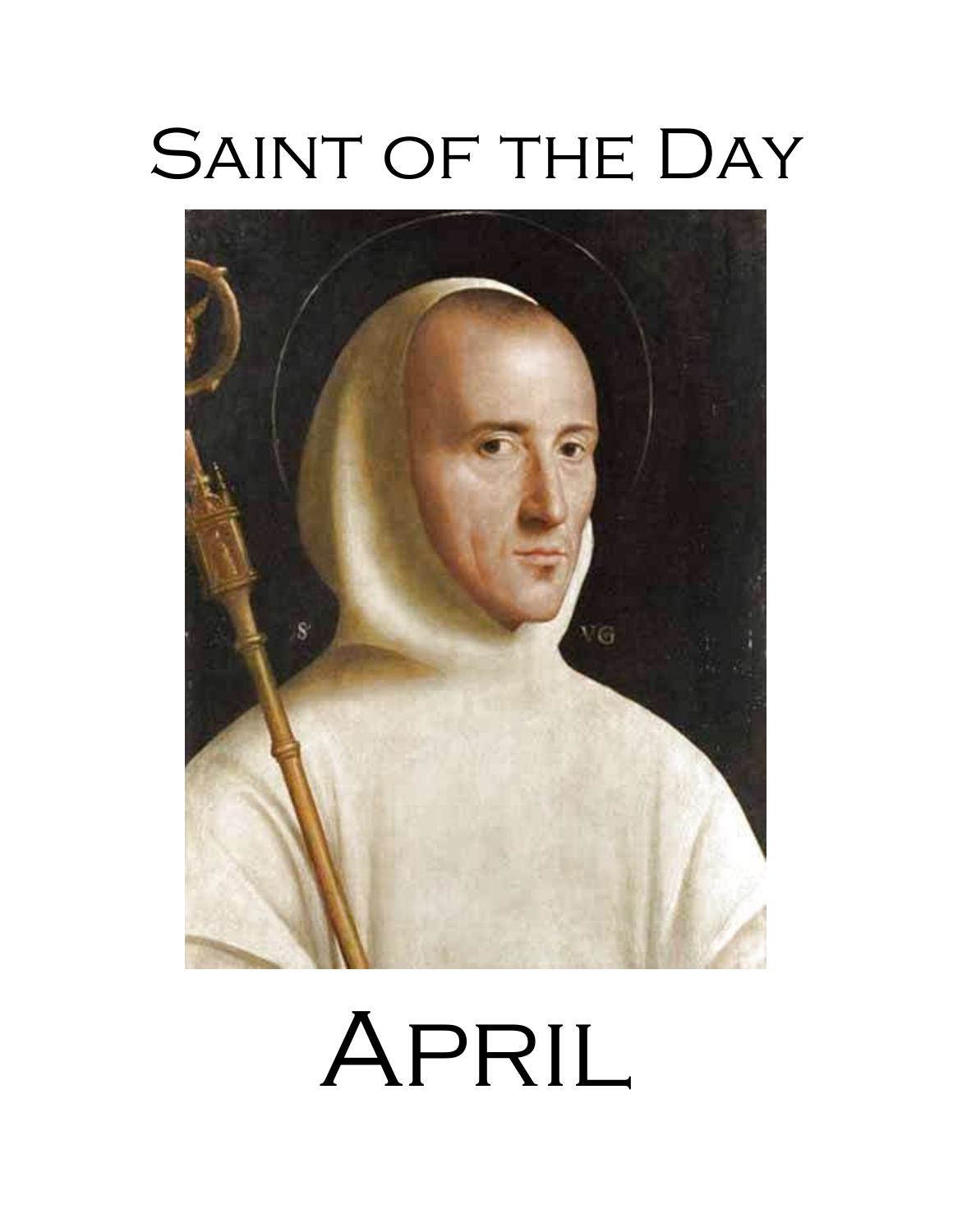# **April 1:** *St. Hugh of Grenoble*

St. Hugh was born in France in 1053. His youthful piety and intelligence was such that he was elected Bishop of Grenoble when he was twenty-seven. He was chosen to help bring out the reforms of Pope Gregory VII, who personally ordained Hugh. He worked to bring about a new zeal in the clergy and a spirit of devotion in the laity. Even when he wished to resign and become a monk, the Pope insisted he continue his good work with the people. St. Hugh also helped St. Bruno found the Carthusian Order in 1084 by giving him land for his monastery. St. Hugh died in 1132 after serving as a bishop for over fifty years.

# **April 2:** *St. Francis of Paola*

St. Francis of Paola led a life of holiness from a very young age. His parents prayed for the intercession of St. Francis of Assisi so that they might have a child. Their son Francis was born in 1416 and they vowed that he should become a Franciscan. Through the good example of his parents, Francis became a holy child. He spent time in a friary and went on pilgrimage to holy sites in Italy. However, when he was fifteen he became a hermit in a secluded cave. Eventually, others wished to join him and so he founded the Hermits of St. Francis of Assisi, later called the Minim friars. This new order focused on a life of humility and prayer. Francis' reputation for holiness was so great the even the King of France asked for his counsel. He died in France in 1507 when he was ninety-one.

#### **April 3:** *St. Irene, Martyr*

St. Irene lived in Macedonia during the  $3<sup>rd</sup>$  century. Her sisters, Agape and Chionia, were brought before the local governor because they had refused to eat food which had been offered in sacrifice to a pagan god. They were martyred and Irene was at first spared their fate. However, Irene was discovered with Christian books in her home. The governor burned the books and tried to persuade Irene to renounce her faith. She refused and was martyred in 304. Often, St. Irene is depicted in Christian art dressing the wounds of St. Sebastian.

# **April 4:** *St. Isidore of Seville, Bishop and Doctor*

St. Isidore, born in Spain in 560, was a great writer and scholar. He grew up when Spain was ruled by the Visigoths, who subscribed to the Arian heresy. St. Isidore's whole family worked to convert the Visigothic rulers to Catholicism. When St. Isidore became Bishop of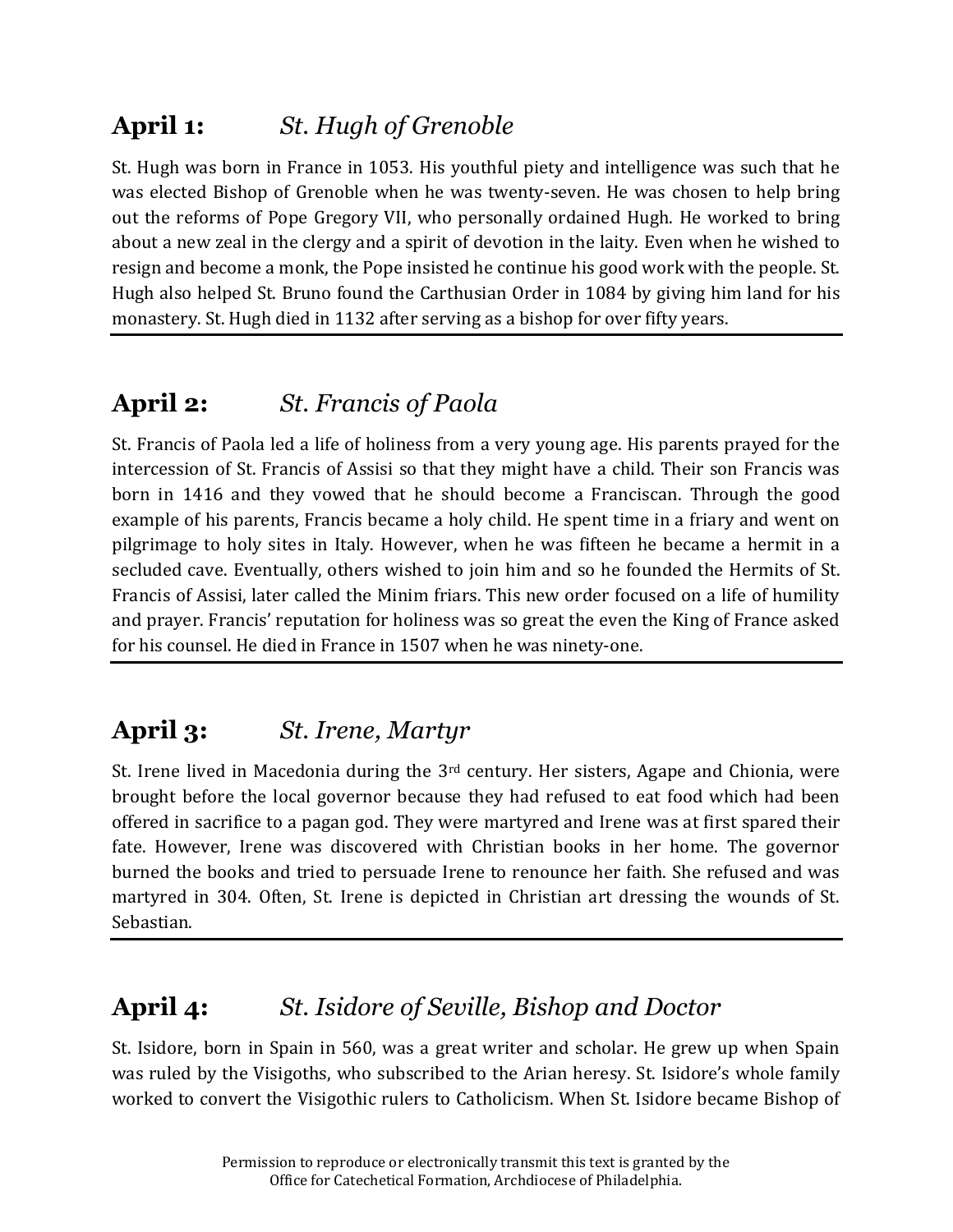Seville in 600, he continued to work with the Visigoths to help them towards conversion. Through his work, the Arian heresy ended in Spain. St. Isidore also promoted education, helped form the first representative government in Spain, established seminaries, and attempted to compile a book of universal knowledge. He died in 636 and is considered the last ancient Christian scholar. Because of his vast knowledge and love of learning, St. Isidore of Seville was designated the patron of the internet.

# **April 5:** *St. Vincent Ferrer*

Before St. Vincent Ferrer was born in 1350, his father had a dream in which a Dominican friar told him his newborn son would be famous. Vincent grew up humble and prayerful, entering the Dominicans when he was eighteen. He memorized the Bible and became a professor of theology. He spent many years traveling all over Europe, preaching and converting many souls. He died in France in 1419.

# **April 6:** *St. Sixtus I, Pope*

Pope Sixtus I was the seventh pope. He reigned for a period of ten years during the early  $2<sup>nd</sup>$  century, around 120AD. Although little is known about his personal life, he instituted a few liturgical practices still in use today. These include the priest reciting the *Sanctus* with the people during Mass. He also decreed that only priests can touch the sacred vessels. It is unsure whether or not Pope Sixtus I was a martyr and his date of death is not known.

# **April 7:** *St. John Baptist de la Salle*

Born in France in 1651, John Baptist de la Salle was named a canon of Rheims Cathedral when he was eleven. He later went to college and entered seminary when he was nineteen. However, when both of his parents passed away within one year, he was forced to go home to educate his siblings. Eventually, he was ordained a priest in 1678. It was then that he began to help found schools for the poor. He believed that an education affirmed the dignity of every person. To do this, he needed to confront the class structure in France that kept the rich and poor separated. He began a community of teachers, which today is known as the Christian Brothers. The Christian Brothers' schools taught religious and secular subjects in the language of the students. St. John Baptist de la Salle also involved parents in the education of their children. St. John Baptist de la Salle died in 1719 and is the patron saint of teachers.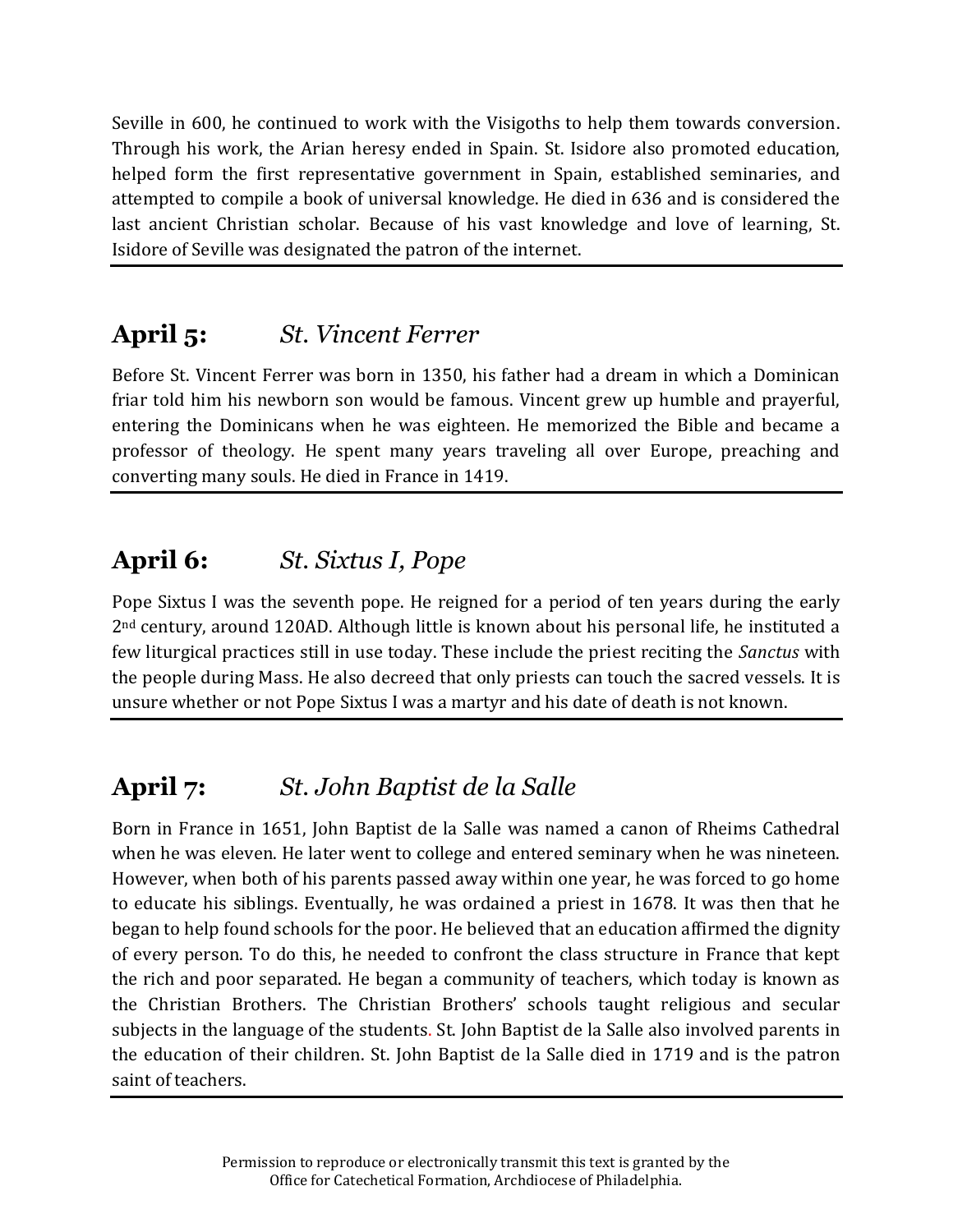#### **April 8:** *St. Julie Billiart*

By the time she was seven years old in 1758, Julie Billiart had memorized the catechism. She was allowed to make her First Communion and Confirmation earlier than other children. At the age of fourteen, she made a vow of chastity. Illness left her paralyzed and confined to her bed, but she continued to pray, teach the catechism to the local children, and sew altar cloths. After the French Revolution in 1803, Julie founded the Sisters of Notre Dame, dedicated to caring for poor children, and especially giving a Christian education to girls. The new order grew, and Mother Julie founded fifteen convents before passing away in 1816.

#### **April 9:** *St. Acacius of Amida, Bishop*

St. Acacius was the Bishop of Amida during the early  $5<sup>th</sup>$  century in ancient Mesopotamia (which is present-day Iran). He felt compassion for thousands of Persian prisoners of war being held by the Roman Empire. Encouraging the local clergy to offer charity and alms to the suffering prisoners, St. Acacius sold the precious gold and silver sacred vessels of his church. He used the money to buy food and clothing for over seven thousand prisoners. This act of charity so impressed the Persian emperor Bahram V that he ended Christian persecutions in the Persian Empire.

#### **April 10:** *St. Fulbert of Chartres, Bishop*

Fulbert of Chartres' early life is largely unknown. He was born during the middle of the 10<sup>th</sup> century and eventually became a teacher. He taught at Cathedral schools, first in Rheims and later in Chartres where he taught the future King Robert II of France. He became bishop there and oversaw the early construction of the new Cathedral of Chartres. This cathedral still stands today, and is one of the largest Gothic cathedrals in the world. St. Fulbert also wrote poetry and hymns, many of which demonstrate his devotion to the Blessed Virgin Mary. He is responsible for instituting the Feast of the Nativity of Mary, which falls on May 31. St. Fulbert died in 1028.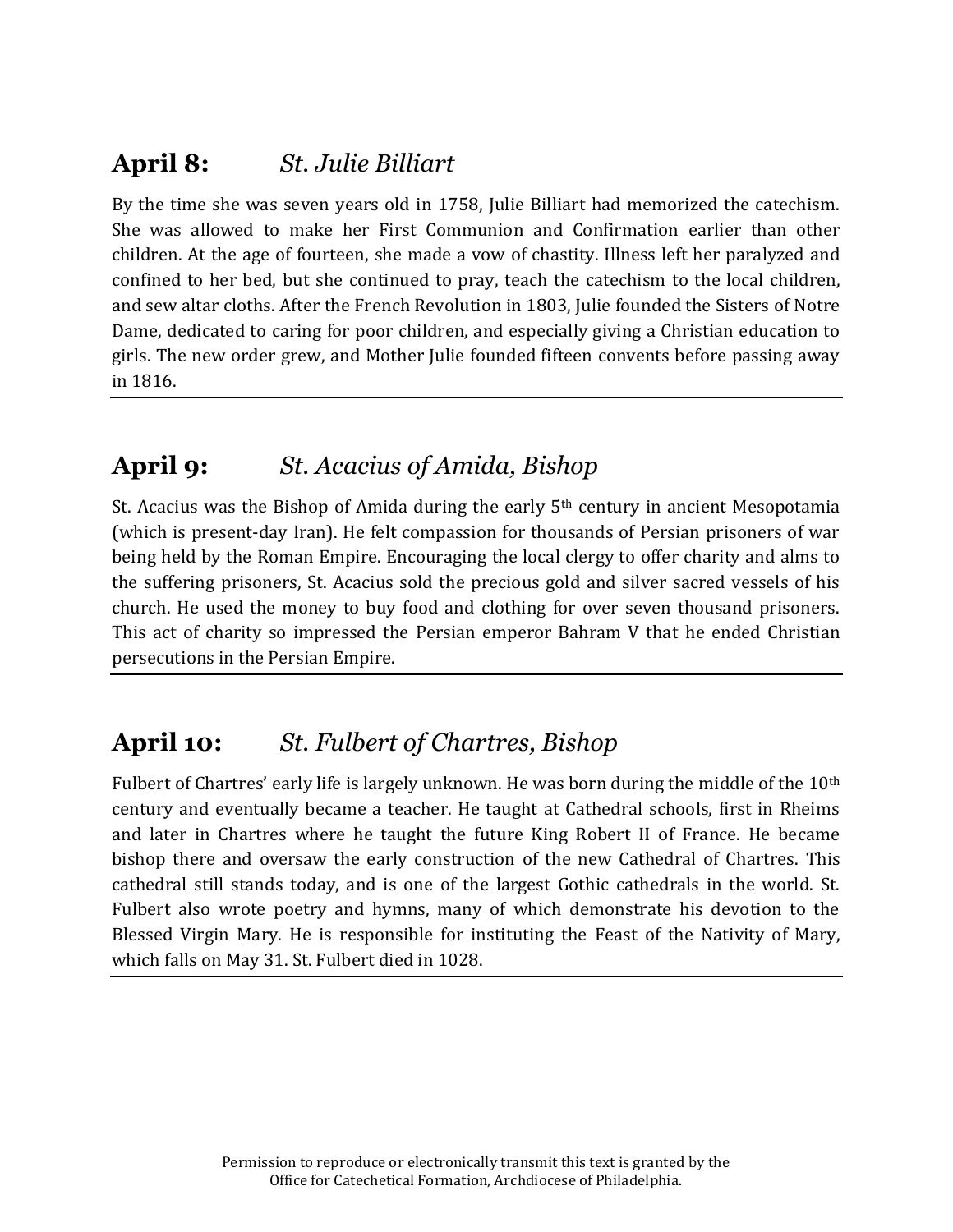#### **April 11:** *St. Stanislaus, Bishop and Martyr*

St. Stanislaus was elected Bishop of Krakow, Poland in 1072. He became an important figure in Polish politics, and tried to use his influence to spread Christianity in Poland. However, St. Stanislaus often had conflicts with the king, Boleslaw the Bold. He finally excommunicated the king in 1079. Angered, the king killed St. Stanislaus while he was celebrating Mass. He his honored as a martyr and is the patron of Poland.

# **April 12:** *St. Teresa of Jesus of Los Andes*

St. Teresa of Jesus of Los Andes was the first person from the country of Chile to be canonized. Often known by the name Juanita Solar, she was born to a wealthy family in 1900 in Santiago. As a little girl, she read *Story of a Soul* by St. Therese of Lisieux and desired to emulate the humility and selfless love of St. Therese. From that moment, young Juanita worked hard to conquer her own selfishness and stubbornness. When she made her First Communion at the age of 10, she began to experience a mystical interior conversation with God. At the age of 14, she vowed to become a Carmelite nun and continued to mold her life to be more Christ-like. After a few years, she entered a small monastery in Los Andes in 1919 and took the name Teresa of Jesus. Only eleven months later, at the age of 19, she died as a novice from typhus.

# **April 13:** *St. Martin I, Pope and Martyr*

Nothing is known of St. Martin before he became Pope Martin I in 649. One of his first acts was to convene a Lateran Council in order to address the problem of a heresy called Monothelism. The council reprimanded the Emperor of Constantinople for not doing more to stop this heresy. The emperor was so angered by this, that he had Pope Martin kidnapped and imprisoned in Constantinople. He suffered terrible conditions in prison for a few months and then was exiled to the Crimea. He died there of hunger in 655, and is considered a martyr.

#### **April 14**: *St. Lydwina*

St. Lydwina grew up in the Netherlands during the 14th century. She suffered from a terrible ice-skating accident when she was sixteen years old, which left her paralyzed and in constant pain for the rest of her life. Despite this suffering, she devoted her life to the Eucharist and to prayer. She was given to ecstatic visions of Heaven and Purgatory, and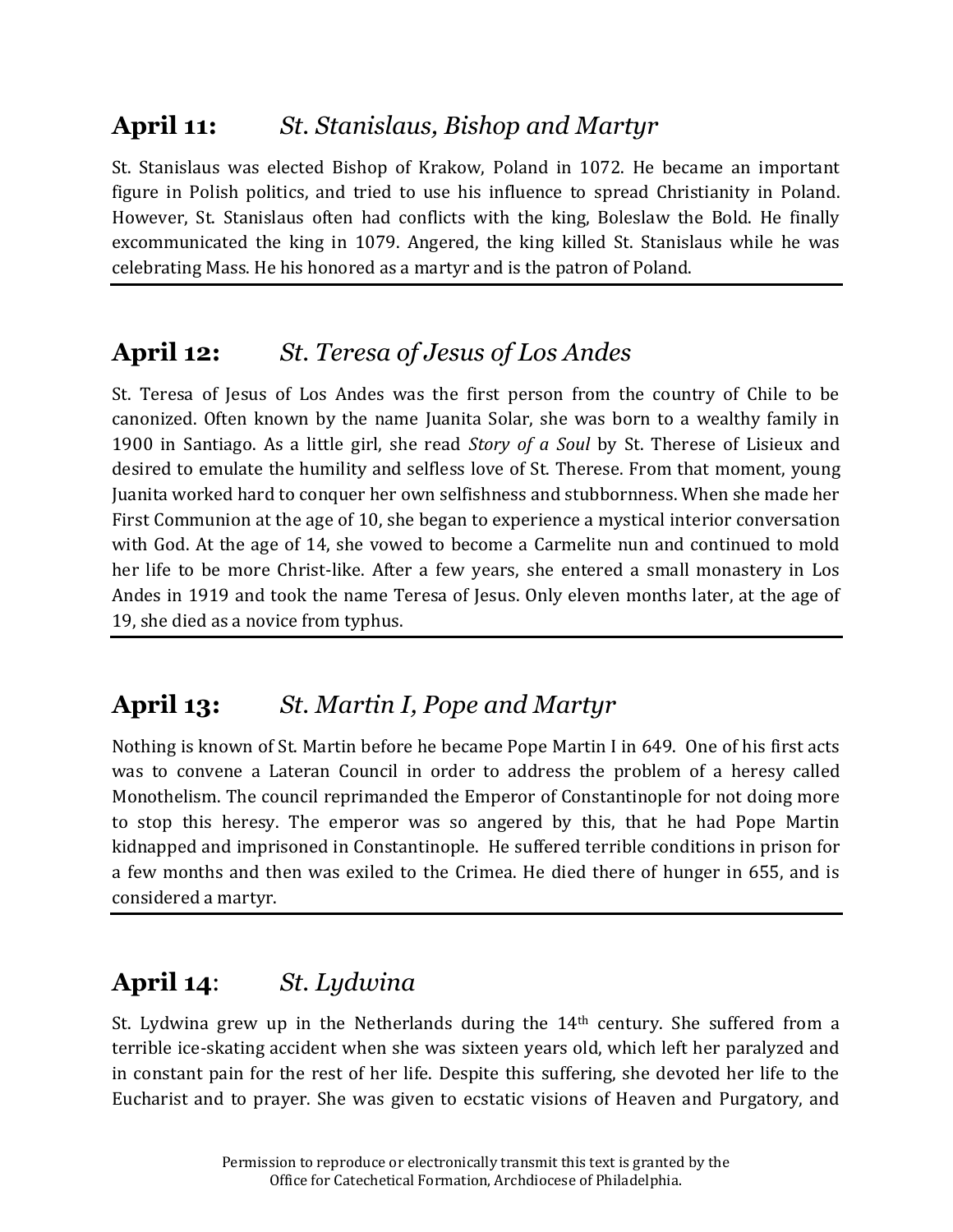many legends say she lived on the Eucharist for over twenty years. She died when she was fifty-three in 1433, and Thomas à Kempis wrote a biography of her life.

#### **April 15:** *St. Anastasia, Martyr*

St. Anastasia was one of the earliest Christian martyrs. She was a noble Roman, possibly part of the Imperial family. A student of St. Peter and St. Paul when they came to Rome, she secretly buried Christians who had been martyred. Her work was discovered during the persecutions by Emperor Nero. She was arrested and martyred in 68AD.

#### **April 16:** *St. Bernadette Soubirous*

Bernadette Soubirous was a poor French girl born in 1844. Because of her poverty and poor health, she struggled in school. In 1858m during the time that she was still studying for her First Communion, Bernadette saw a vision near a cave of a beautiful lady in a white dress who held a rosary. Over the next several months, Bernadette saw the lady seventeen more times. The lady asked Bernadette to pray for sinners and to build a chapel where she stood. While some people believed Bernadette, she was questioned by many others who doubted her. When she asked the lady her name, she said, "I am the Immaculate Conception." Thousands of people came to the town of Lourdes to visit the spot. Many miraculous healings occurred in the water that flowed from the spot where Our Lady appeared. Bernadette chose to live a quiet life as a nun and entered the Sisters of Charity. She died in 1879. Over 200 million people have made pilgrimage to Lourdes since 1858.

# **April 17:** *St. Stephen Harding*

No one knows the date of St. Stephen Harding's birth, but it was likely around 1060AD. He came from England, but traveled to France as a young scholar and remained there for the rest of his life. At first, he did not wish to become a monk and chose instead to focus on scholarship. However, after staying at an abbey run by St. Robert of Molesme, Stephen changed his mind. In order to pursue a stricter religious life, he formed a new monastery near Citeaux with St. Robert and St. Alberic. Their monastery struggled for the first few years, until St. Bernard of Clairvaux brought thirty new monks in 1112. Under St. Stephen's management, Citeaux Abbey began to grow. In 1119, he wrote the *Charter of Charity*, a document that has become central to the Cistercian Order. St. Stephen also helped form Cistercian principals on simplicity, especially with regard to architectures. Because of all this, he is considered one of the co-founders of the Cistercian Order. He died in 1134.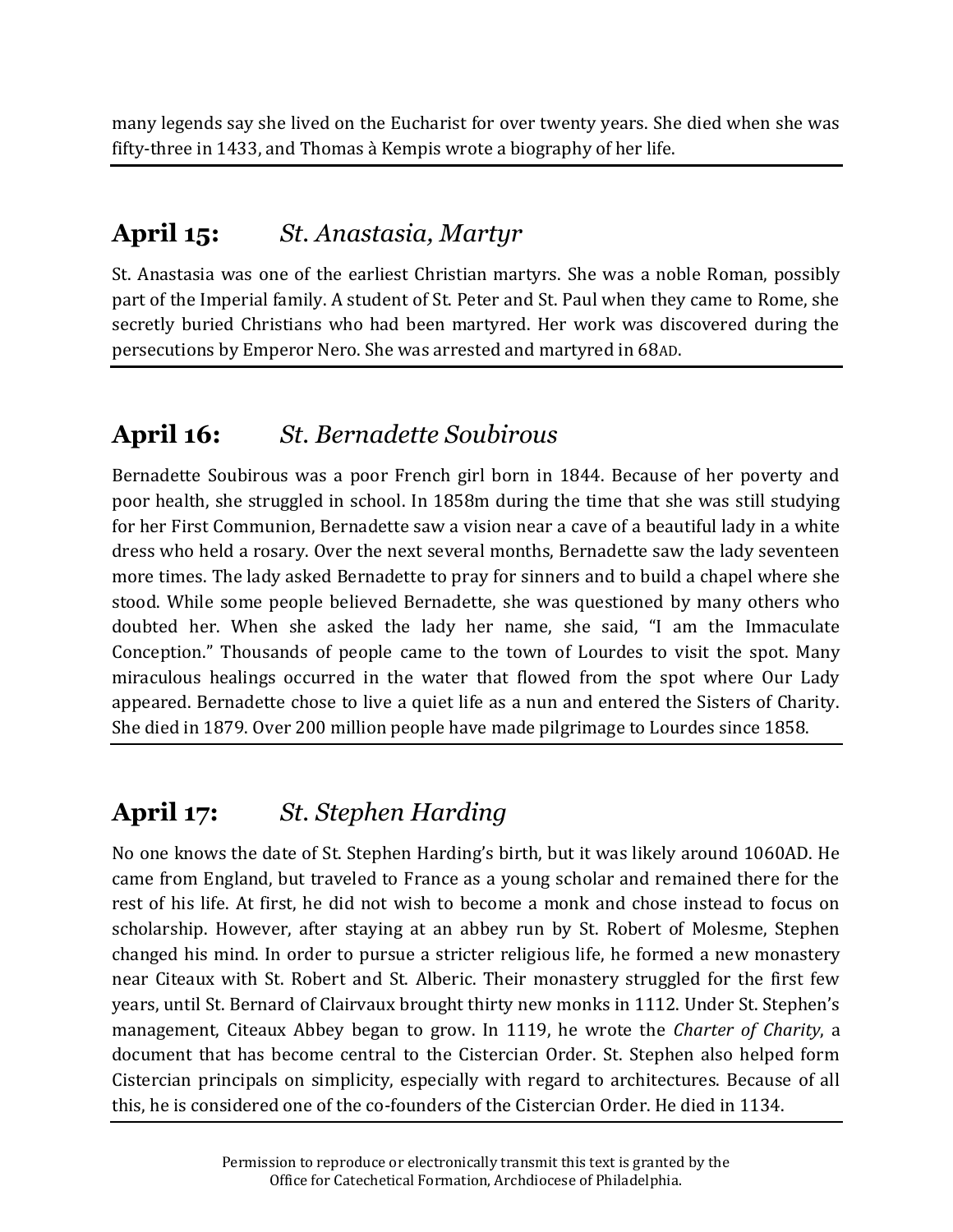#### **April 18:** *St. Apollonius the Apologist, Martyr*

Apollonius lived in 2<sup>nd</sup> century Rome, and was an important citizen and well-educated man. He may even have been a senator. When he was accused of being a Christian, he was allowed to go before the senate to defend himself. Rather than renounce his faith, he read a prepared statement which was a long defense of Christianity. He used reason and logic to make his case. Although many were impressed with his intelligence and bravery, he was still condemned and martyred in 185AD.

#### **April 19:** *St. Timon, Deacon*

Timon is mentioned in the Act of the Apostles as one of the Seven Deacons chosen to be ministers in Jerusalem (Acts 6:5). The Seven Deacons, a group that included the first martyr St. Stephen and St. Philip the Evangelist, worked to evangelize Jerusalem immediately following the Ascension of Jesus into Heaven.

#### **April 20:** *St. Agnes of Montepulciano*

Agnes was born in 1268 in the Tuscan town of Montepulciano. Her love of Jesus was so great, that she was given special permission by the Pope to enter a Dominican monastery of contemplative nuns when she was only nine years old. She was made abbess of her community by the time she was twenty. Throughout her life, Agnes was known as a miracle worker, had a strong devotion to the Eucharist, and lived a life of deep prayer. Many people in the community came to her for advice, and she helped to settle family disputes. Agnes died in 1316.

#### **April 21:** *St. Anselm of Canterbury, Bishop and Doctor*

St. Anselm was a Benedictine monk and philosopher in  $11<sup>th</sup>$  century England. Early in his life, his strict father refused to allow him to enter the monastery, and so St. Anselm lived the easy life of a wealthy nobleman. However, when he left home to travel in Europe he felt the call to monastic life once again and entered a monastery in France. Twenty years later, he was abbot of Bec Abbey. Under his leadership this abbey became a center for learning. When Anselm visited England on business in 1093, he elected Archbishop of Canterbury, the highest position in the Church in England. He spent a lot of time arguing with King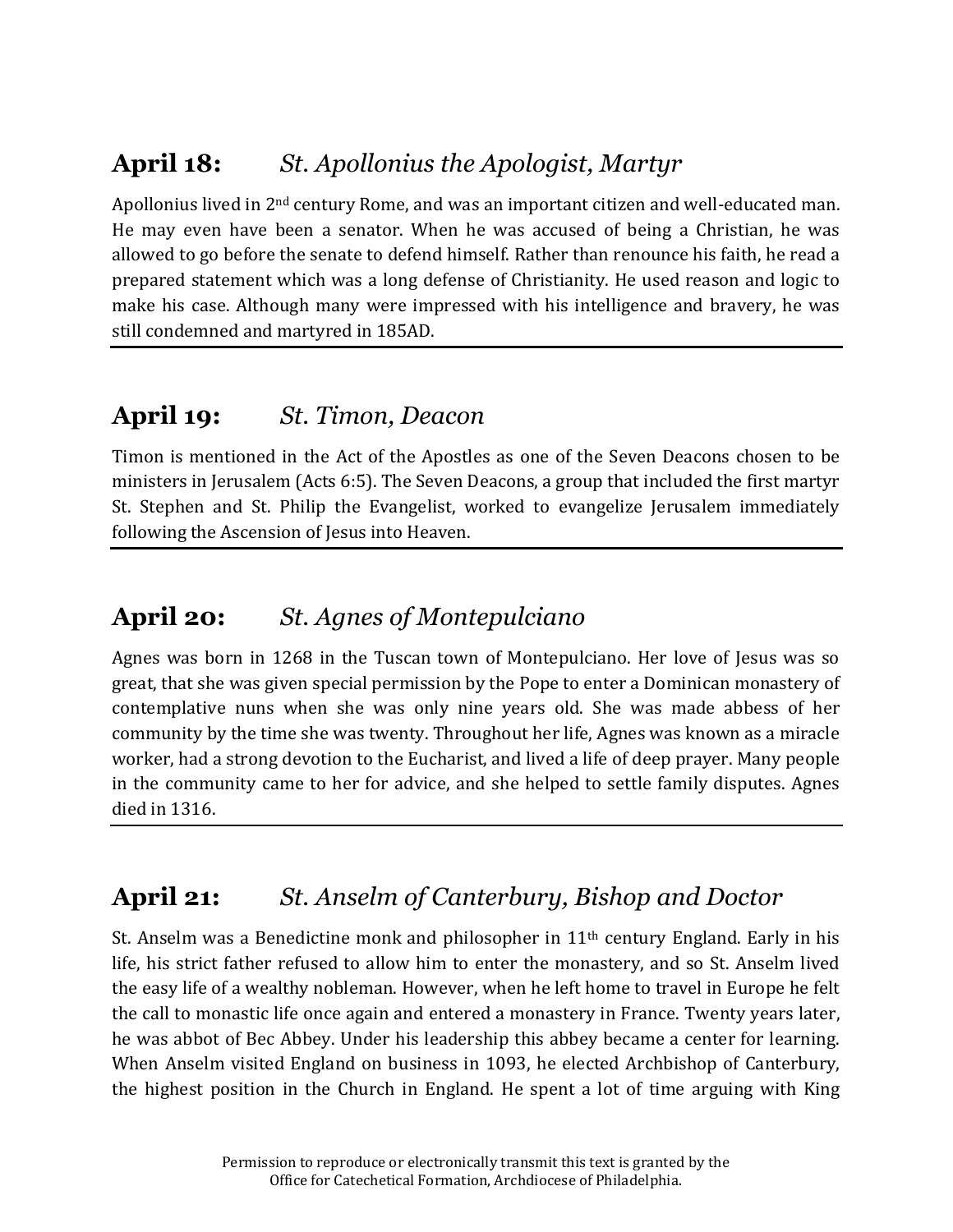William and King Henry while trying to maintain the independence of the Church. For this, he was twice exiled from England. He helped outlaw slavery and promoted celibacy for priests. Throughout all of this, St. Anselm was an important theologian and philosopher. He died in 1109.

#### **April 22:** *Blessed Maria Gabriella Sagheddu*

Maria Gabriella Sagheddu, born on the island of Sardinia in 1914, had a stubborn spirit. However, when her younger sister died, she joined a youth group called Catholic Action to help deepen her faith. She taught catechism to children. By the time she was twenty, she decided to become a Trappist nun. The abbess of her monastery encouraged her to pray for the unity of all Christians in the Church. Maria made a vow to God to offer herself as a spiritual sacrifice for Christian unity and immediately became sick with tuberculosis. During her illness, she spent hours meditating over chapter 17 of the Gospel of John in which Jesus prays for unity. She died a year later in 1939 and is the patron of ecumenism.

# **April 23:** *St. George, Martyr*

Although we know very few facts about the life of St. George, many legends and stories exist about his heroic deeds. St. George was a soldier in the army of the Roman Empire, probably born around 280AD. In 302, the Emperor Diocletian proclaimed all Christians in the army should be arrested. Soldiers were forced to make sacrifices to the Roman gods to prove their loyalty. St. George publicly proclaimed his Christian faith in front of other soldiers and was arrested. Diocletian tried to persuade him to renounce his faith, but he refused and was martyred. St. George is often pictured as slaying a dragon, which comes from a legend in which St. George is said to have killed a dragon to protect a young maiden. However, the dragon simply represents the evil and danger George faced in his martyrdom. By not renouncing his faith, St. George conquered that evil. St. George is one of the Fourteen Holy Helpers.

# **April 24:** *St. Fidelis of Sigmaringen, Martyr*

Mark Roy, born in 1577 in the German town of Sigmaringen, took the name Fidelis when he entered the Capuchin order 1610. He was an educated man, having worked as a lawyer before taking his vows. He was known to be a persuasive preacher. He preached all over Switzerland, where many Calvinist Protestants lived during that time. By his example of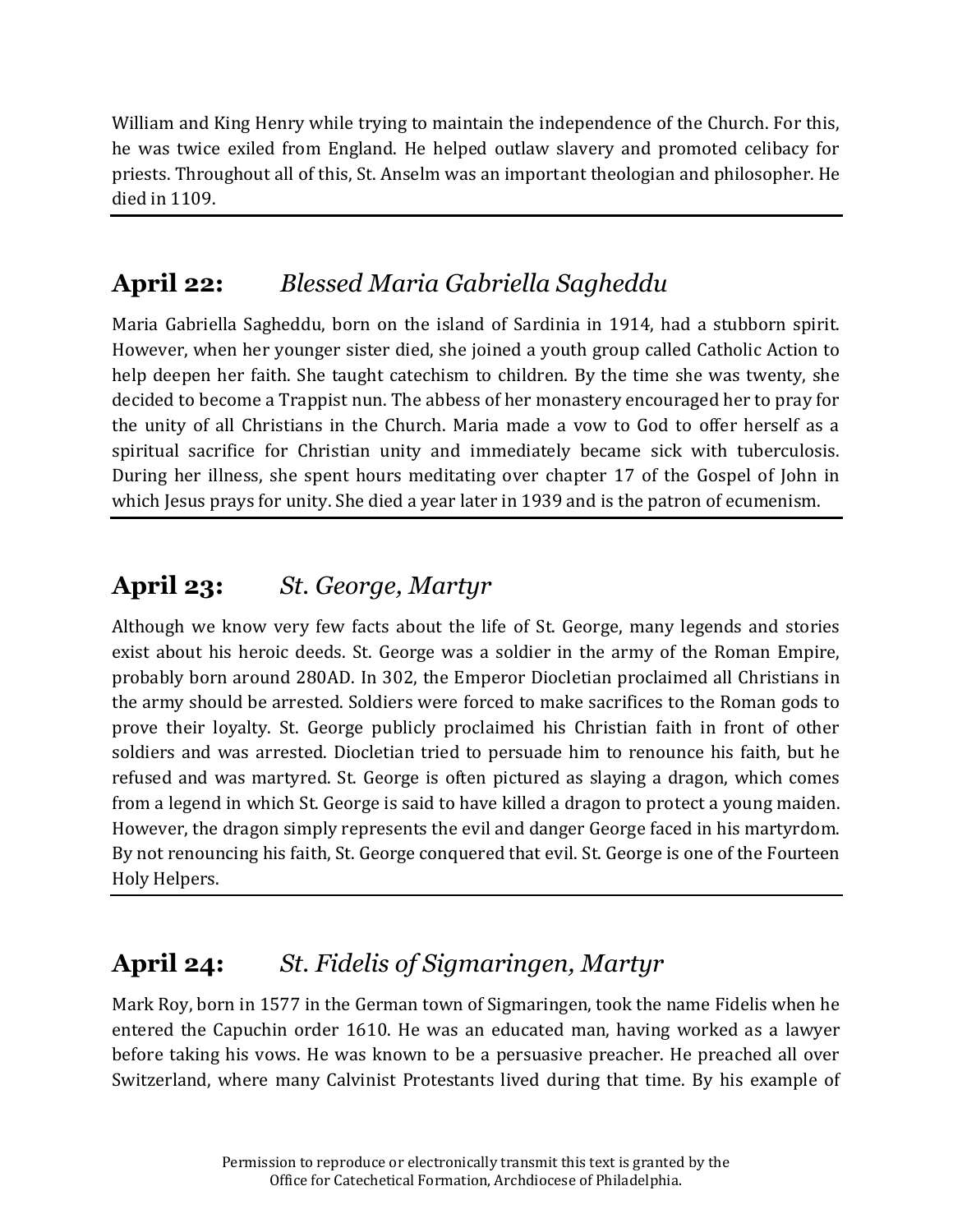charity and his preaching, he converted many to the Catholic faith. He gained many enemies because of this, and he martyred by Calvinist soldiers in 1622.

#### **April 25:** *St. Mark the Evangelist, Apostle and Martyr*

St. Mark was one of the early disciples of Jesus and the author of the Gospel of Mark. In the first years after the Ascension of Jesus, Mark traveled to Rome with the apostle Peter as an interpreter and wrote down many of Peter's sermons. This formed the basis of Mark's gospel, which he wrote in Greek in order to convert the Gentiles to Christianity. Later, in 49, St. Mark went to North Africa and founded the Church of Alexandria. He became the first bishop there and is considered the founder of Christianity in Africa. In art, St. Mark is symbolized by a winged lion. While we do not know when he died, St. Mark is believed to have been martyred near Alexandria.

# **April 26:** *Our Lady of Good Counsel*

The Feast of Our Lady of Good Counsel began with an icon of Mary found in an Augustinian church in Genazzano, Italy in 1467. The icon, painted on a sheet of incredibly thin plaster, appeared to be suspended in mid-air. Devotion to this image of Our Lady of Good Counsel grew, and many miracles were reported. By 1753, Pope Benedict XIV approved the veneration for the faithful, called the Pious Union of Our Lady of Good Counsel. In 1893, Pope Leo XIII sanctioned the use of the White Scapular of Our Lady of Good Counsel for the faithful. Pope Pius XII dedicated his pontificate to the care of Our Lady of Good Counsel in 1939. This devotion has widely spread in the United States.

# **April 27:** *St. Zita of Lucca*

St. Zita, born to a poor family in Lucca, Italy in 1212, became a servant when she was twelve years old. She worked very hard, but rather than praise she received only suffering. Other servants were cruel to her, and her employers beat her. She bore all this with patience and humility, and continued to love all. Eventually, her loving spirit won over all those who had abused her. Zita became head of the household and helped bring about a spiritual conversion of the family for whom she worked. She died in 1272 after serving the Fatinelli family for forty-eight years.